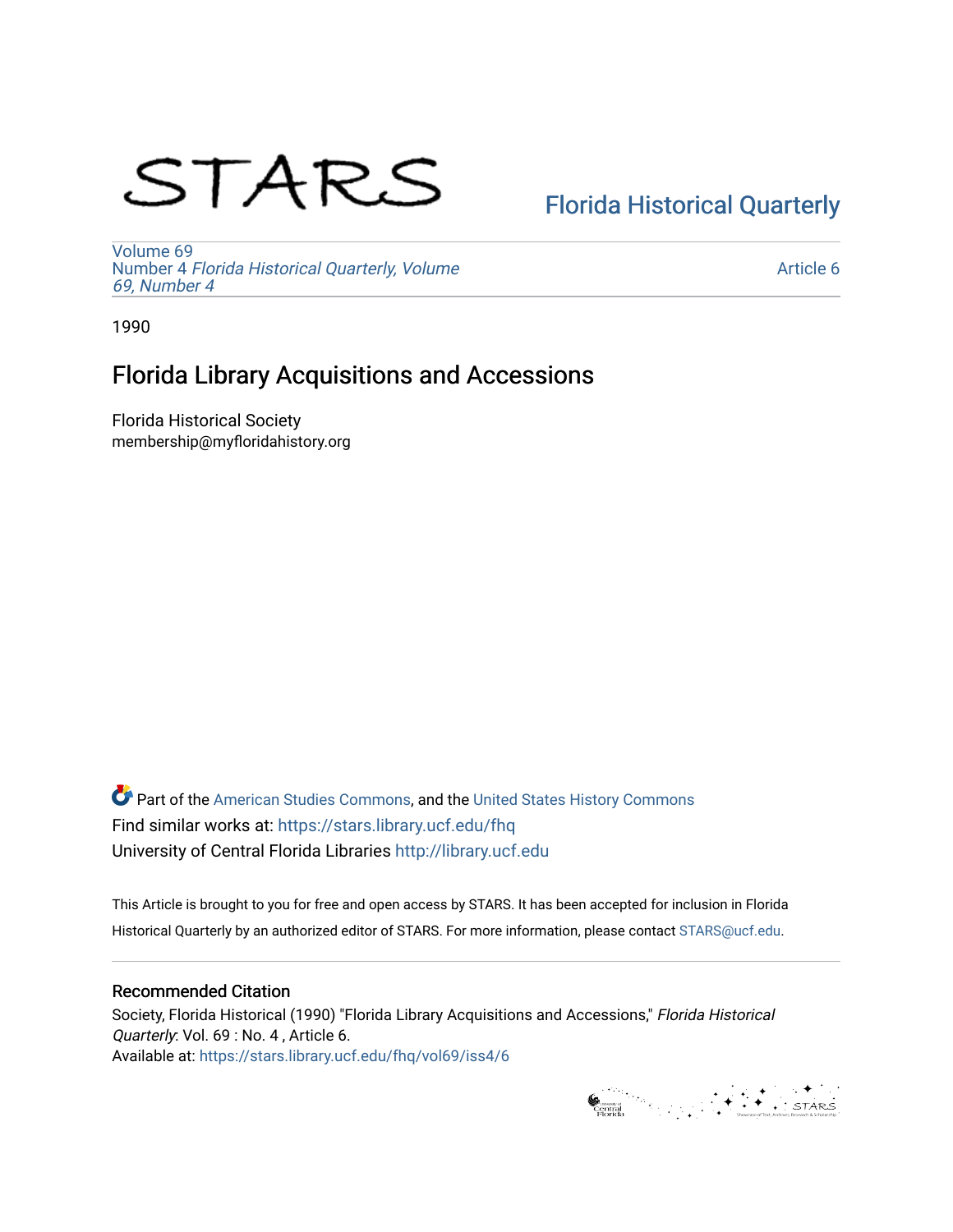## **FLORIDA MANUSCRIPT ACQUISITIONS AND ACCESSIONS**

THE following are recent manuscript acquisitions and accessions as reported by Florida universities, colleges, public sions as reported by Florida universities, colleges, public libraries, archives, and other institutions. Anyone interested in particular collections should correspond with the organization in question.

The P. K. Yonge Library of Florida History, University of Florida, Gainesville, has acquired the following manuscript collections: National Organization for Women (twenty-five boxes); Missouri, Committee on the Florida Campaign (1838-1839); Altamirano, Rev. Frey, Pastorial Visits to Florida (1606); Huerta, Testimony of Nuñez Cabeza de Vaca (1578); and two letters from Governor Thomas Brown (1853). Maps acquired include: P. Van der AA, *La Florida suivant les Nouvelles Observation* (1729); Robert Dudley, *Carta particolare della Baia di Messico* (1646-1647); G. DeBrahn, *Province of East Florida (St. Mary's River south to the Halifax River)* (1775 P.R.P. CO 700/53 photostat); and G. W. Colton, *Map of Western and Southern Parts of Florida* (1886). The following microfilm were added: United States Treasury Department, Marine Hospital Services, selected letters (1834-1851); and United States Census, Georgia mortality, agricultural, and social statistics schedules (1850-1880).

The Florida Collection, State Library of Florida, Tallahassee, acquired the following maps: Rand, McNally and Company's *Florida* (1882); *St. Augustine* (bird's-eye view of Francis Drake's attack on Saint Augustine, Florida, c. 1570, photostat); *State of Florida showing the Progress of the Surveys Accompanying the Annual Report of the Surveyor General for 1860; Florida by the Century Company* (Matthews-Northrup Co., 1897); and *A New Sectional Map of Florida,* United States Department of Agricuture.

The Florida State Archives, Tallahassee, added the following to its manuscript collection: David H. Wiggins diaries (1838- 1841); Elizabeth Ann Love Wilson diary (1848-1892); Anna Hahn diaries (1897-1925); William D. Rogers letters (1862-1865); Robert Henry Tate letters (1864); Zabud Fletcher family papers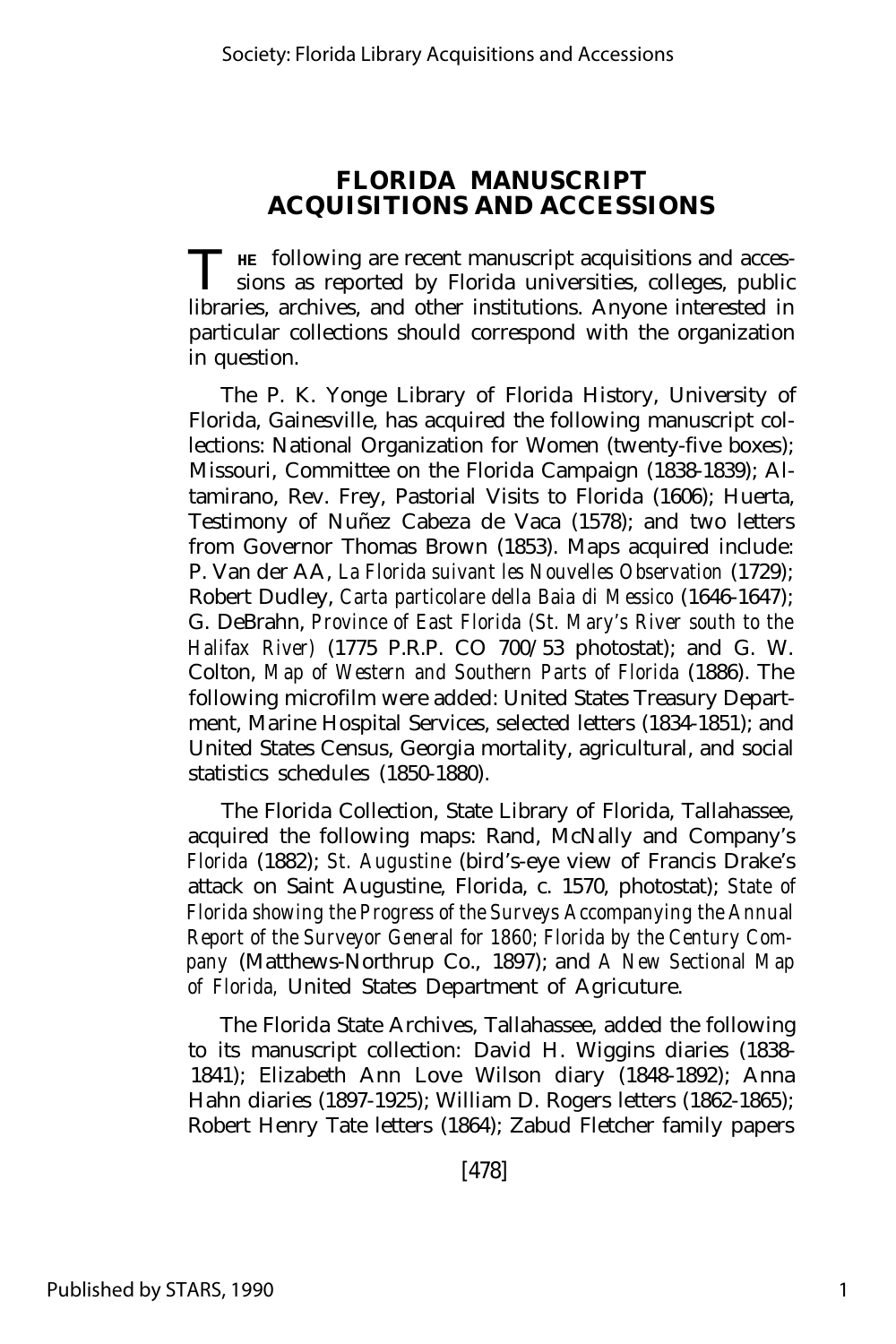## AQUISITIONS AND ACCESSIONS 479

(1835-1870); Robert White Williams papers (1849-1855); records of Bobbie M. James, Republican historian (1923-1978); Barbara Frye press files (c. 1940-1980); microfilm copy of the minute book of the Union Bank (c. 1840-1852); Florida Reserve letterbook (1864-1865); the Religious Heritage Council records (1975- 1982); and the Florida State Genealogical Society's 1989 Pioneer Certificates. Photostatic copies from the Department of Military Affairs include Seminole, Mexican, Civil, and Spanish-American war muster rolls, Florida Naval Militia administrative files (1897- 1941), Florida National Guard unit personnel records (1924- 1940, 1946-1953), and Florida Air National Guard unit personnel records (1947-1954). The state Division of Elections transferred administrative code master files (1961-1979), county ordinances (1986-1989), and original laws (1986-1989). Public records accessioned include: Senate floor debate tapes (1974- 1979); House floor debate tapes (1979-1985); Supreme Court case files (1986-1989); Cabinet records (1989); Lieutenant Governor Wayne Mixon's administrative files (1979-1986); the Governor's Commission on Hispanic Affairs administrative files (1977-1989); Board of Regents' Equal Opportunity Task Force minutes and agenda (1983-1986); Florida State University President James Stanley Marshall's administrative files (1970-1976); WFSU-TV's motion picture film (1960-1989); Florida Public Broadcasting's "Today in the Legislature" (1987-1988); United States Constitution Bicentennial Commission of Florida records (1986-1989); Board of Business Regulation minutes (1969-1978); Pari-Mutuel Commission minutes (1931-1974, 1978-1983); Economic Growth and International Development Commission records (1986-1990); a microfilm copy of the Armed Occupation Act permit files (1842-1843); and a microfiche copy of the annual driver licenses master file (1980-1988). Microfilm from the National Archives and Records Administration include: case files of applications from former Confederates for presidential pardons (1865-1867); compiled service records of volunteer soldiers who served in the Florida infantry during the Spanish American War (1898-1899); and the organization index to pension files of veterans who served between 1881 and 1900. Other microfilm include Tallahassee cemetery records (1835-1989); Leon County circuit court law case files (1825-1927); and Leon County circuit court chancery case files (1842-1945). Additions to the photographic collection included a movie of Spessard Holland's inau-

https://stars.library.ucf.edu/fhq/vol69/iss4/6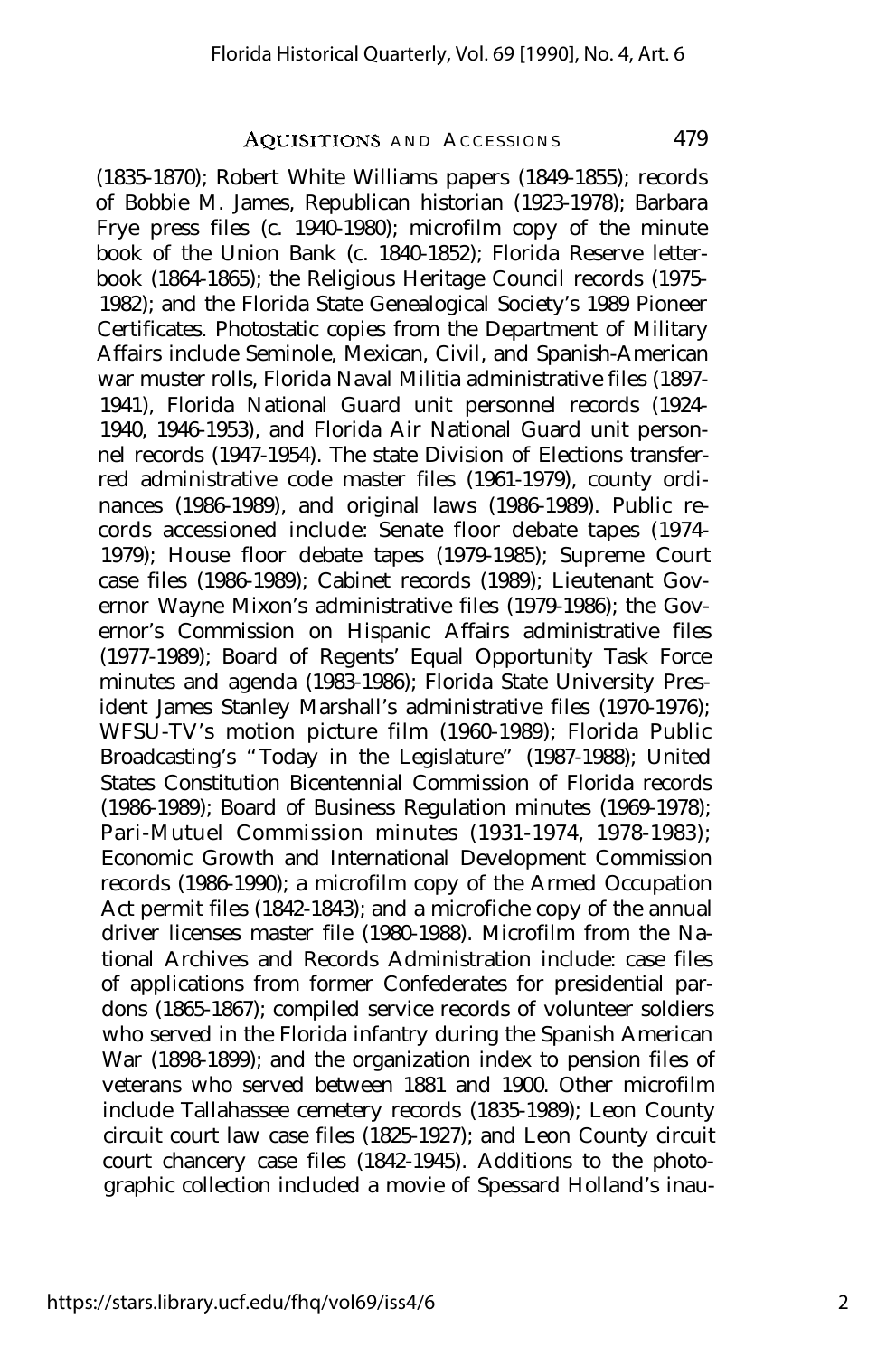### 480 FLORIDA HISTORICAL QUARTERLY

guration; copies of photographs from the Mosaic Project, documenting Jewish life in Florida; and copies of photographs of quilts and quilters for the Heritage Quilt Project.

The St. Augustine Historical Society has accessioned the records of the Florida East Coast Railway, St. Augustine (1874- 1983); Clarissa Anderson Gibbs collection; records of the Senior Social Club of St. Augustine (1965-1990); materials collected by Mr. M. Leslie Stephens, St. Augustine lawyer, dealing with people and events in St. Augustine (1818-1932); "Archaeological Excavations at the Florida National Guard Headquarters (Site SA-42A), St. Augustine, Florida," by Kathleen Hoffman (1990); "Men without God or King: Rural Settlers of East Florida, 1784- 1790," by Susan R. Parker; and "Franklin W. Smith, St. Augustine's Concrete Pioneer," by Susan L. Clark. Added also were a scrapbook of the Speissegger family and friends (turn of the century to the 1960s); copies of drawings of a bridge built across St. Sebastian Creek by Lieutenant James Moncrief in 1767 (originals in the British Public Records Office, London); and microfilm of *The Hastings Herald,* December 23, 1927-December 13, 1929. Added to the photographic collection were R. S. Clunan II's photographs and postcards depicting tourist attractions in St. Augustine during the Flagler era, World War I, and the 1920s; and 100 photographs of St. Augustine's black community (1922-1927), made by Richard Aloyicious Twine, a black photographer.

The Pensacola Historical Society acquired a map of New Warrington (1932); Samuel G. French's scrapbook (late 1800s); and USGS maps of Milton and Muscogee quadrangles (1941). The manuscripts include: "My Gulf Breeze Story," by Betty Ann Johnson; Riera's 1930 manuscript material; and "The Royal Spanish Presidio of San Miguel de Panzacola 1753-1763," by Wendell Lamar Griffith (master's thesis, University of West Florida, 1988).

The Haydon Burns Public Library, Jacksonville, accessioned the *Abstract of title to Oakdale* (Florida? 1926?); *Constitution and by-laws of the Farmers' Educational and Co-operative Union of America for the State of Florida* (n.d.); The Grand Lodge of Florida, Free and Accepted Masons, *History— Volume Three: Past Grand Masters,* by J. Roy Crowther (1990); *A Report on Big Talbot Island, Duval*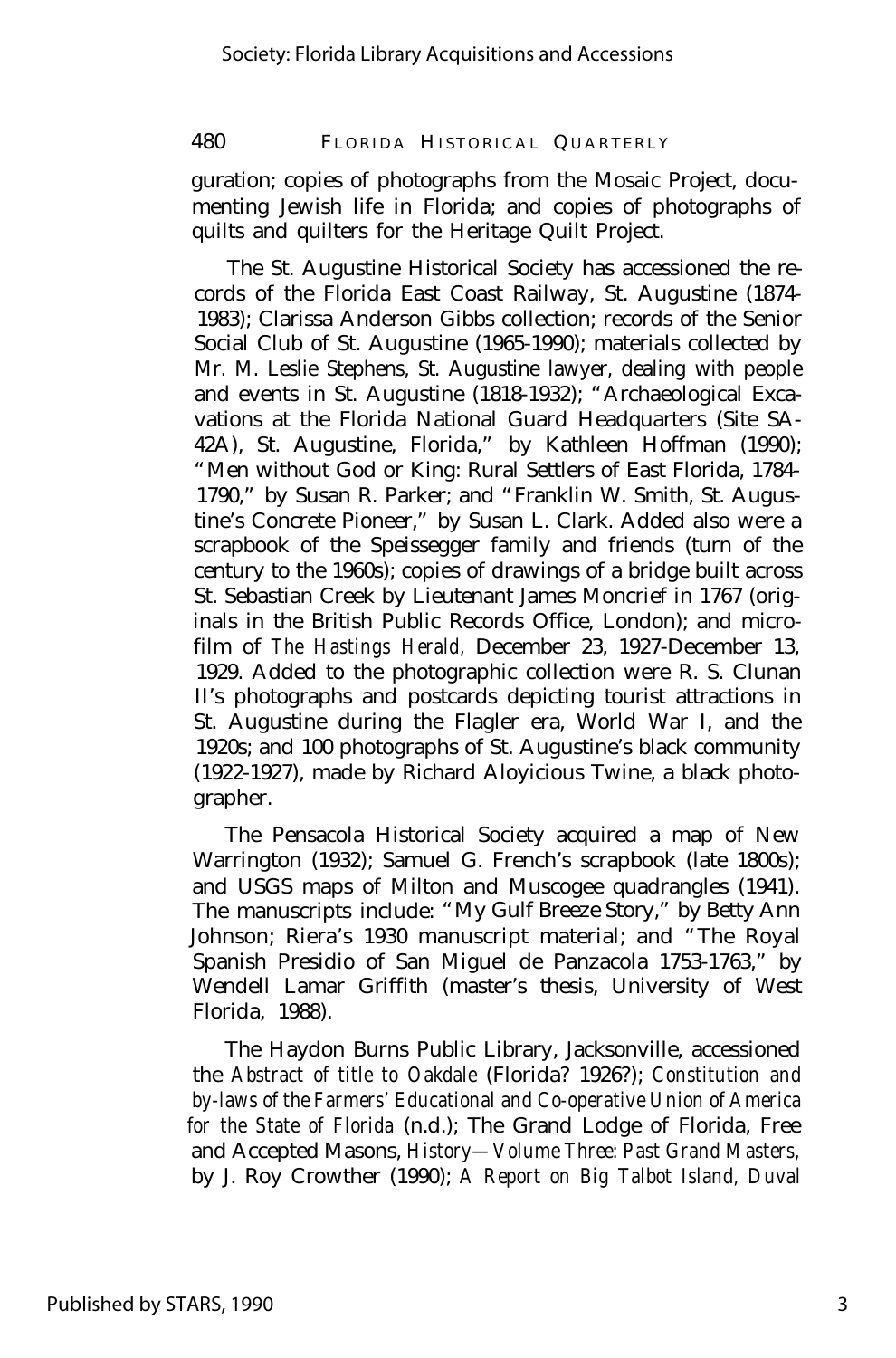#### AQUISITIONS AND ACCESSIONS 481

*County, Florida,* by William M. Jones (1988); "Albert J. Russell: His Life and Contributions to Florida Public Education," by Fred C. Reynolds (Ph.D., University of Florida, 1989); "The homeseeker's greatest opportunity— Florida land— First grand opening," Sutherland, McConnel & Company, Colonization Department, Jacksonville, Florida (c. 1911, poster); and *War report [thirteenth and fourteenth annual reports] of the Board of Trustees, Free Public Library, Jacksonville Florida for the years ending December 31, 1917 and December 31, 1918.*

The Miami-Dade Public Library's acquistions include microfilm of the entire *Miami News* morgue (May 15, 1896-December 31, 1988) and the *Illustrated Daily Tab* and index (May 1, 1925- February 28, 1926); and the Research Publications' collection of city directories of the United States (1785-1901). Only those for Jacksonville (1902-1935) are available at the present. Miami directories are being microfilmed.

The Manatee County Library acquired approximately 600 local plats and maps from the Lowery Realty Company, Bradenton (1920 through 1970); and notebooks of the history of the Bradenton Chapter of the Military Order of the World Wars (1940-1990 and the Massing of the Colors Ceremonies).

The Monroe County May Hill Russell Library, Key West, added the following microfilm: First Congregational Church records (1892-1969); Marine Hospital Register of Patients (1858- 1865, National Archives); and History of Miami Air Station World War I and Report of Naval Air Station Key West for 1919 (National Archives).

The Tampa Historical Society acquired miscellaneous family papers of Kate Jackson, most of which were Catholic memorabilia.

The Tampa Hillsborough County Public Library accessioned the collection of the Florida Genealogical Society, which includes approximately 500 monographic titles, over 200 periodicals and newsletters, and nearly 400 vertical packets of family history research notes.

The Otto G. Richter Library, University of Miami, has added the following manuscripts to its collections: Francis Arnou, St.